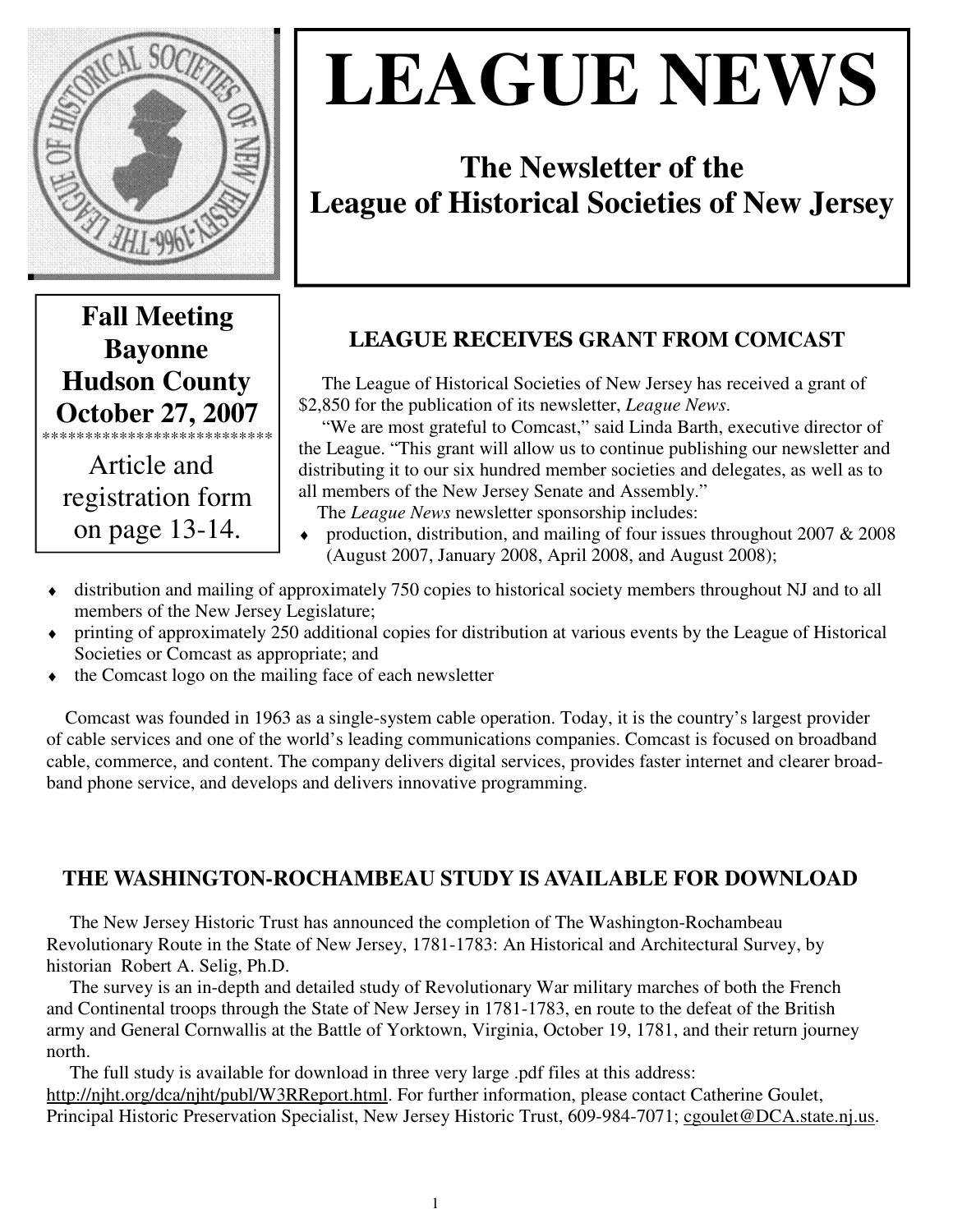#### **The Slate of Officers and Directors of the League of Historical Societies of New Jersey**

Listed below are your officers and trustees:

President (2008) James T. Raleigh Friends of Monmouth Battlefield

First Vice President (2008) Robert J. Hunter Haddon Heights Historical Society

Vice-President, Northern (2008) Catherine Sullivan Victorian Society

Vice-President, Central (2008) J.B. Vogt Fellowship for Metlar House

Vice-President, Southern (2008) June Sheridan Atlantic Heritage Center

Secretary (2008) Kevin M. Hale Metuchen-Edison Historical Society

Treasurer (2008) Dorothy M. Andrew Gloucester County Historical Society

Trustee, Northern (2010) Dorothy E. Johnson Oakeside-Bloomfield Cultural Center

Trustee, Northern (2008) Betty Hardy Madison Historical Society

Trustee, Central (2010) Mary Swarbrick Fellowship for Metlar House

Trustee, Central (2008) William Fidurski Clark Historical Society Trustee, Southern (2010) Sonia L. Forry Historical Preservation Society of Upper Township

Trustee, Southern (2008) Jean C. Lacey Toms River Seaport Society

Trustee-at-Large (2008) Patricia Drummond Historical Association of Fair Haven

Trustee-at-Large (2010) Robert R. Longcore Sussex County Historical Society

Historian (2008) John Chance Montclair Historical Society \*\*\*\*\*\*\*\*\*\*\*\*\*\*\*\*\*\*\*\*\*\*\*\*\*\*\*

 The following are valuable members of our board, but they are not elected positions:

Membership Chairman Dorothy Pietrowski Madison Historical Society

Trustees Emeriti Bernard Bush Hightstown-East Windsor Historical Society Ruth Kane Fern Passaic County Historical Society

Executive Director Linda J. Barth

**DEADLINE**: Submissions for the January issue of *League News* must be on the editor's desk no later than December 31, 2007. Please send all items to: Linda Barth, 214 North Bridge Street, Somerville, New Jersey 08876; barths@att.net.

**Material submitted electronically should be in WORD format. Photographs will be scanned and returned. Digital photographs should be submitted in .jpeg or .tiff.** 

## **A LETTER FROM YOUR EDITOR**

Dear Friends.

 Thank you for your many contributions to this and previous issues of the *League News*. Your suggestions, articles, and events attract the attention of our readers and help to make this publication beneficial to all in the historical community.

 You will notice that this issue contains many more upcoming events than usual. When I sent out an appeal for calendar items, I was gratified to receive so many. As a result, I have tried to include all, or nearly all, of your events.

 As a cheerleader for New Jersey and all it has to offer, I hope that many of you will take this opportunity to attend one of the events hosted by a member society, perhaps in an unfamiliar section of the Garden State. It's a chance to see your colleagues and tour their sites.

 If you would like to learn more about celebrating and praising our great state, you may wish to visit www.CelebrateNJ.org. Celebrate NJ! is a grassroots movement created to build pride and to celebrate all of what we love in the Garden State. One of its founding tenets is that there are many reasons to celebrate New Jersey, and it's good for all of us when we do!

> Linda J. Barth Managing Editor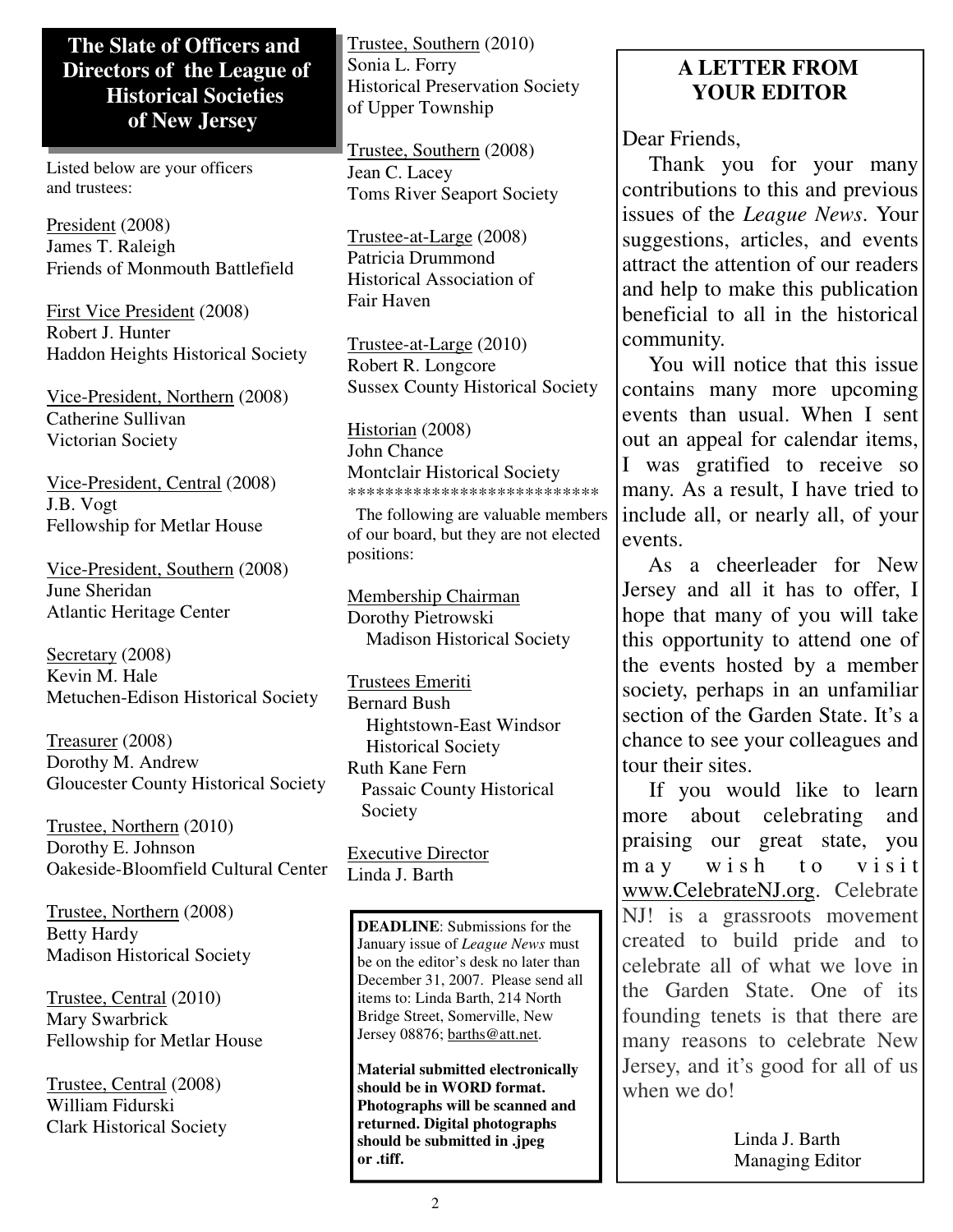#### **ARCHIVES WEEK IN MONMOUTH**

Monmouth County Library, 125 Symmes Drive, Manalapan, NJ

#### **Wednesday, October 10—Workshop and Lecture**:

Workshop 9 to noon. Long Lasting Digital Prints. Monique Fischer, Photographic Conservator, Northeast Document Conservation Center. Color prints made from digital files are not considered preservation quality and currently, there are no standards for longevity regarding digital images. There are, however, ways of creating long-lasting prints by understanding the materials employed and controlling the conditions where the print will be stored. This presentation will address the three most important factors that affect the life of a digital print: the quality of materials used, such as the colorant (dye vs. pigment) and paper; the combination of materials used; and afterwards, the storage and display of the prints.

Lecture 1 to 3. Nineteenth Century Monmouth County Photographers. Gary D. Saretzky, Archivist, Monmouth County Archives. As a vacation destination, Monmouth County had more photographic activity in the 1800s than other New Jersey counties with comparable year-round population densities. Expanding on his "Nineteenth-Century New Jersey Photographers," *New Jersey History* (Fall/Winter 2004), Saretzky will present a slide lecture concerning the leading photographers active in Monmouth County before 1900.

Continuing education credit certificates for teachers provided for both workshop and lecture on request. Registration for the workshop is \$15 per person. No registration is required for the lecture unless an individual requests a continuing education certificate, in which case advanced notice of attendance is requested. Contact: Shelagh Reilly, 732-308-3771; sreilly@co.monmouth.nj.us.

An optional tour of the Monmouth County Archives will follow the workshop and lecture.

To register, please return the form below, with check payable to Monmouth County Clerk, to Shelagh Reilly, Monmouth County Archives, 125 Symmes Drive, Manalapan, NJ 07726.

| Name/Title                                                                                                                               |                                           |
|------------------------------------------------------------------------------------------------------------------------------------------|-------------------------------------------|
| Organization/Address                                                                                                                     |                                           |
| Phone                                                                                                                                    | E-mail                                    |
| Which event(s) do you wish to attend? Digital Prints<br>Continuing Education Certificate(s) Requested? Yes______________________________ | Monmouth County Photographers<br>$\rm No$ |

## **Archives and History Day, Saturday, October 13, 2007**

- 8:45-9:00—Morning Refreshments
- 9:00-5:00—Lobby Exhibit: The Jersey Shore in Monmouth County
- 9:00-5:00—New Jersey History Room Local and State History Reference Books
- 9:10-9:55—Seminar: Carla Zimmerman, "The CAPES Program: Archival Consultants for Historical Collections"
- 10:00—Color Guard & Pledge of Allegiance
- 10:05-11:00—Exhibition Tables: Archives and History Organizations
- 10:15-11:00—Videos: *Old News: Selections from the Monmouth County Archives TV 34 News Video Collection: Twenty Years Ago*

11:00-12:00—Plenary Session—M. Claire French, County Clerk, Monmouth County; Jane G. Clayton Award: TBA; Greetings from Freeholders, Monmouth County; Gary D. Saretzky, Monmouth County Archivist; Daniel Linke, Chair, NJ/MARAC; NJ/MARAC Caucus Award: TBA; Ronald L. Becker, Rutgers Library and NJSAA; Roger McDonough Award: TBA; Featured Speaker: Walter Greason, Ursinus College, "Reimagining the Garden of Eden: How Monmouth County Became a Suburban Paradise"

12:10-1:10 Archives and History Day 2006: The Movie (highlights featuring Charles McSorley about Mathew Brady)

1:30-3:00 Featured Speaker: Walter Greason, seminar moderated by Randall Gabrielan, Executive Director, Monmouth County Historical Commission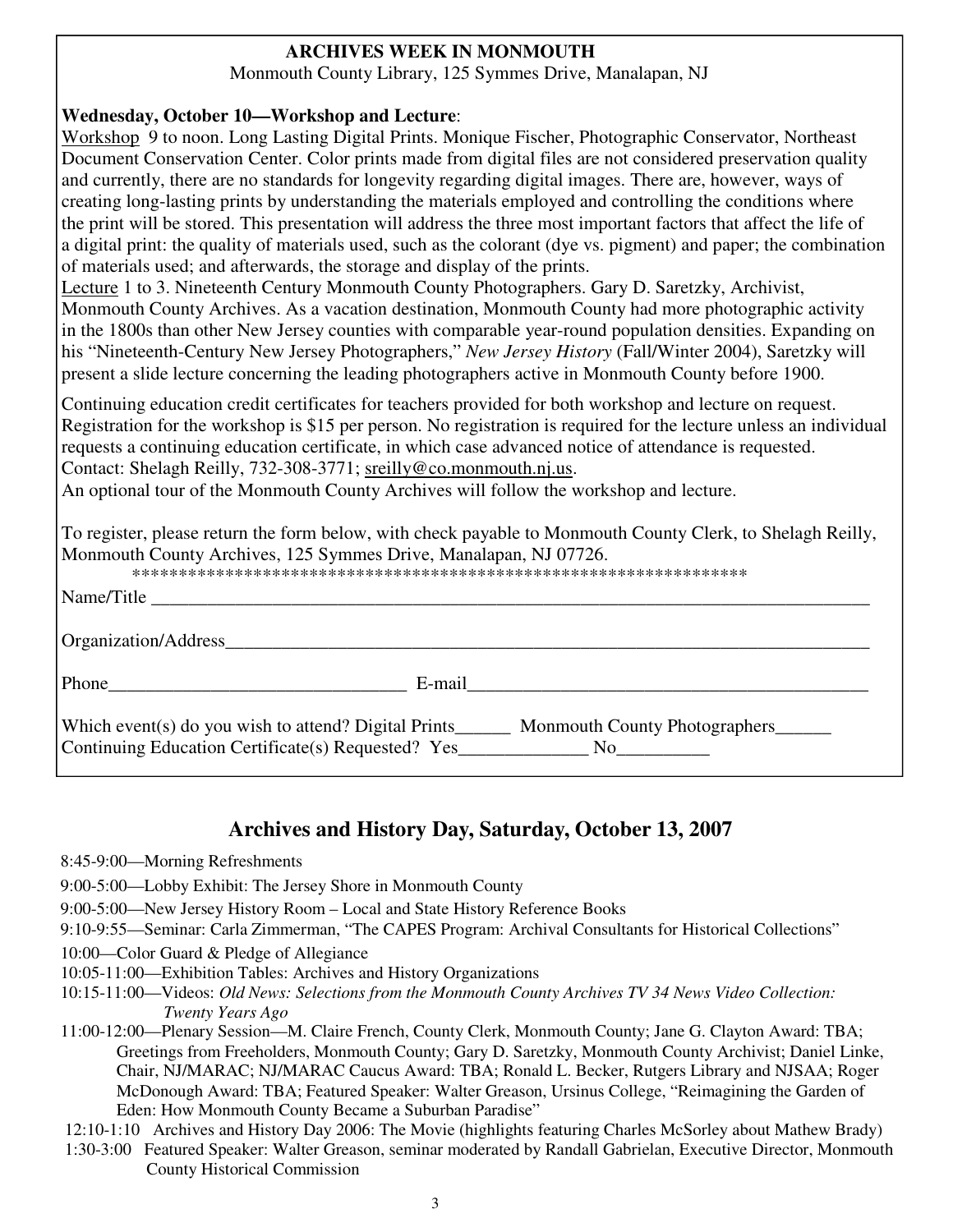#### **ANNUAL PUBLICATION AWARDS PROGRAM FOR 2007**

 The League of Historical Societies of New Jersey announces the **ANNUAL PUBLICATION AWARDS PROGRAM** and invites its member organizations to submit entries. Awards will be given for works published in the year 2007, in the following categories:

> BOOKS, PAMPHLETS, NEWSLETTERS, JOURNALS, CALENDARS, POSTERS, and OTHER MEDIA (AUDIO CASSETTES/CDs, VIDEO CASSETTES/DVDs)

 For works published in 2007, awards will be presented at the League meeting in **June 2008**. Deadline for submission of entries: **JANUARY 31, 2008.** Send entries to: **Publication Awards Committee, League of Historical Societies of NJ, New Jersey Historical Society, 52 Park Place, Newark, NJ 07102**. For further information, contact Linda Barth, Executive Director, LHSNJ, at 908-722-7428, barths@att.net, 214 North Bridge Street, Somerville, New Jersey 08876. Please DO NOT send entries to this address.

## **NEW JERSEY BOOKSHELF**

One of New Jersey's earliest permanent Methodist camp meeting grounds, Mount Tabor embodied the austere evangelical fervor of 1869. Canvas tents on 16-by-25 foot leased lots surrounded Trinity Park, the focal point of all religious and social activity for ten days in late August. The camp meetings were hugely successful, and the growing community needed more permanent housing. Narrow, two-story Victorian cottages with intricate porches and balconies began to sprout on the lots. In 1885, the octagonal-shaped tabernacle, with its soaring walls and heaven-high ceiling, was built. As early as 1891, the religious summer colony expanded its recreational activities, and by 1912, Mount Tabor was more of a summer resort than religious retreat. After World War II, most of the 350 cottages were converted to year-round use, and Mount Tabor became a community within Parsippany,



welcoming people from all religions and backgrounds. Today the unpretentious charm of its humble beginnings permeates the quaint community, and modern residents, like their forebears, are drawn to the rich, spiritual heritage of goodwill and the delightful cottages that invite fellowship.

 The Mount Tabor Historical Society was founded in 1990 for the purpose of preserving and restoring the Victorian heritage of Mount Tabor. The society compiled *Mount Tabor* from photographs in its archives and from the personal collections of local residents. To order your copy, please contact the Mount Tabor Historical Society, P.O. Box 271, Mount Tabor, NJ 07878; 973-586-1564.



 When incorporated in 1919, Brielle was a summer tourist destination with a fledgling recreational fishing industry. The Manasquan Inlet permanently reopened in 1931, ensuring Brielle's status as a center for recreational sportfishing. Anglers flocked to Brielle to participate in tournaments, party boat passengers drove "down the shore" to enjoy a day of fishing, and a fleet of sportfishing boats grew at the docks. The personalities and stories of individual anglers are as varied as the fleet of vessels, from the anonymous fishermen who fluked along the Manasquan River to Lou and Eugenie Marron, a husband-and-wife team whose record-setting swordfish catches in the late 1950s remain unbeaten today. Exploits of Brielle anglers are recorded in fishing journals and sporting magazines from coast to coast.

 Founded in 1973, the Union Landing Historical Society recently restored the Osborn Family Burial Ground, established a 9/11 memorial, and placed markers at historical sites in Brielle. The society awards an annual scholarship for excellence in history and sponsors historical programs. Book order forms are available upon request from rfshea@briellehistory.org, can be downloaded from the website,

www.briellehistory.org/order.htm, or you may pick up a copy in Brielle at Boro Hall, Simko's, Eloise or the Brielle Library.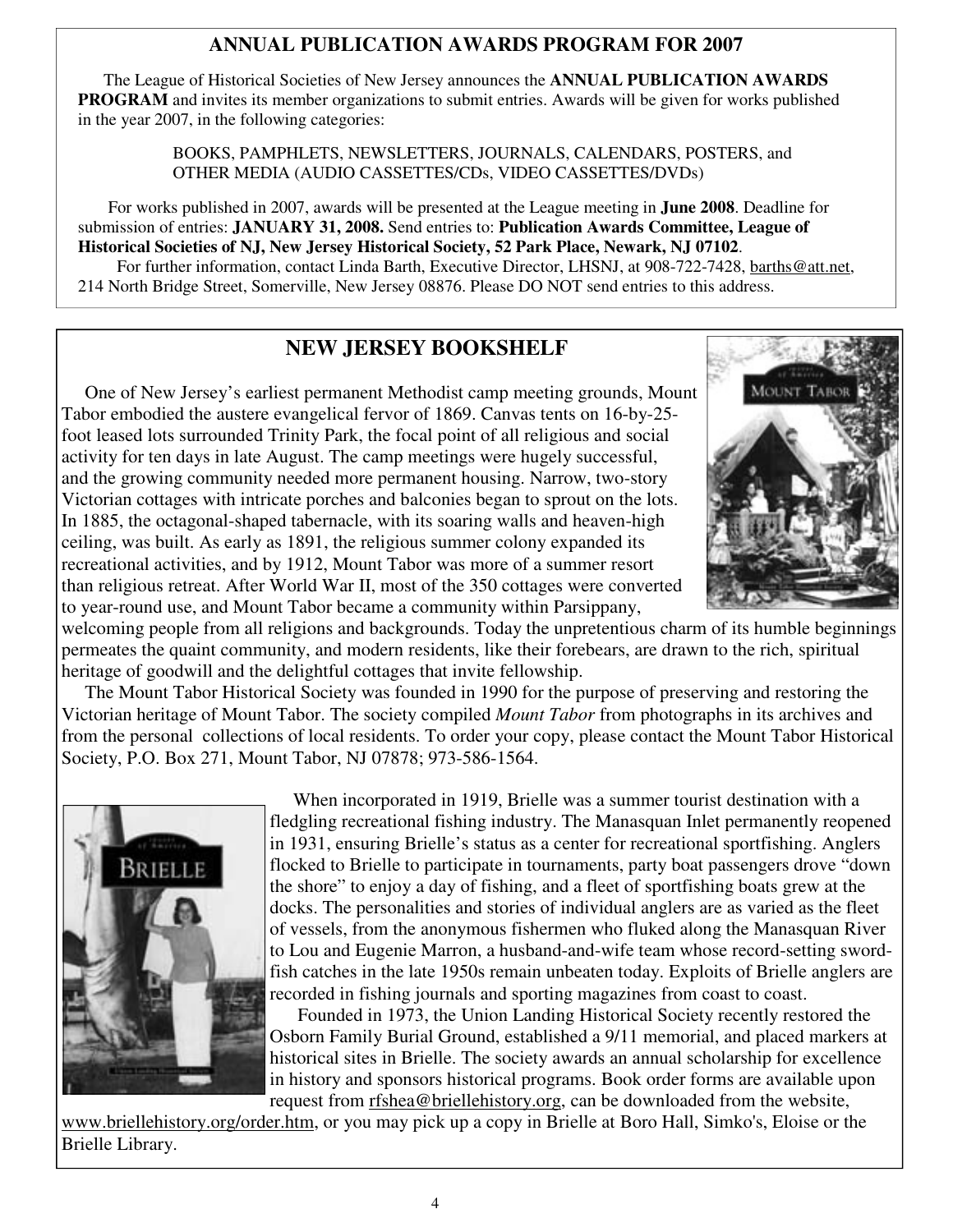## **HISTORICAL SOCIETY OF HIGHLANDS HOSTS LEAGUE MEETING**

 On Saturday, June 9, 2007, the Historical Society of Highlands hosted the League's spring meeting on the beautiful coastline of Sandy Hook. The meeting was well attended, with over eighty members and guests. The morning began with coffee and refreshments, followed by opening remarks by Judith Patterson, president of the Historical Society of Highlands. HSH members, Monmouth County Freeholder Anna Little, and Carla Cefalo-Braswell, President of the Highlands Business Partnership, then spoke to the attendees about preserving our history.

 The League meeting and reports were presented by President James Raleigh. Then Jennifer Griffin, of Pastime, Inc., demonstrated the PastPerfect software program, explaining how it can be used by historical societies and similar institutions for recording donations of items covering multiple categories, as well as data entry of inventory and membership information. PastPerfect is approved by the American Association for State and Local History as "exemplary software for museums and historical societies." It conforms to the latest standards for cataloging archive, library, historic object, art object, natural history, archaeology, and photograph collections, encompassing every aspect of collection and membership management.

 As the centerpiece of the morning, the Historical Society of Highlands presented a video program of turn-of-the-century postcards from the collection of Walter B. Guenther. Those in attendance were also able to purchase items for sale and receive free brochures and information.

 Many members then enjoyed a delicious lunch served at the historic Bahrs Restaurant, located at the foot of the Highlands Bridge. Some participants toured local attractions such as the Twin Lights of the Navesink and Fort Hancock. It was a wonderful event to begin the summer season.

Lynda Guenther, Historical Society of Highlands

## **CAMDEN & AMBOY RAILROAD SYMPOSIUM SLATED FOR NOVEMBER 10**

 Presentations by railroad historians of local and national stature will highlight the Camden & Amboy Railroad Symposium in Bordentown on Saturday, November 10. The day-long event, sponsored by the Camden & Amboy Railroad Historical Group, will commemorate the first run of the *John Bull*, the world's oldest operational railroad locomotive, and the 325th anniversary of the founding of Bordentown.

 Among those invited to speak are noted rail historians Bill Withuhn, of the Smithsonian Institution; Chris Baer, of Hagley; Kurt Bell, of the Railroad Museum of Pennsylvania; and Bill McKelvey, of the Friends of the New Jersey Transportation Heritage Center, as well as several well-known local rail historians. Various aspects of the Camden & Amboy's history and operation will be reviewed, including the railroad's construction and operation, the role of the Stevens family in the technological development of New Jersey's railroads, the history of the John Bull locomotive, the creation of the Joint Companies and its monopoly on our state's early transportation, and the relationship of the C&ARR to the Delaware and Raritan Canal and to the City of Bordentown. A commemorative ceremony,

linking past to present, is also planned.

 Tickets for the symposium cost \$30 (\$15 for college students), which includes registration, luncheon, and membership in the historical group.

 For further information and a registration form, contact the historical group at 609-443-4000 x210 (daytime on weekdays), 215-757-6631 (evenings), or mbliss2@verizon.net.

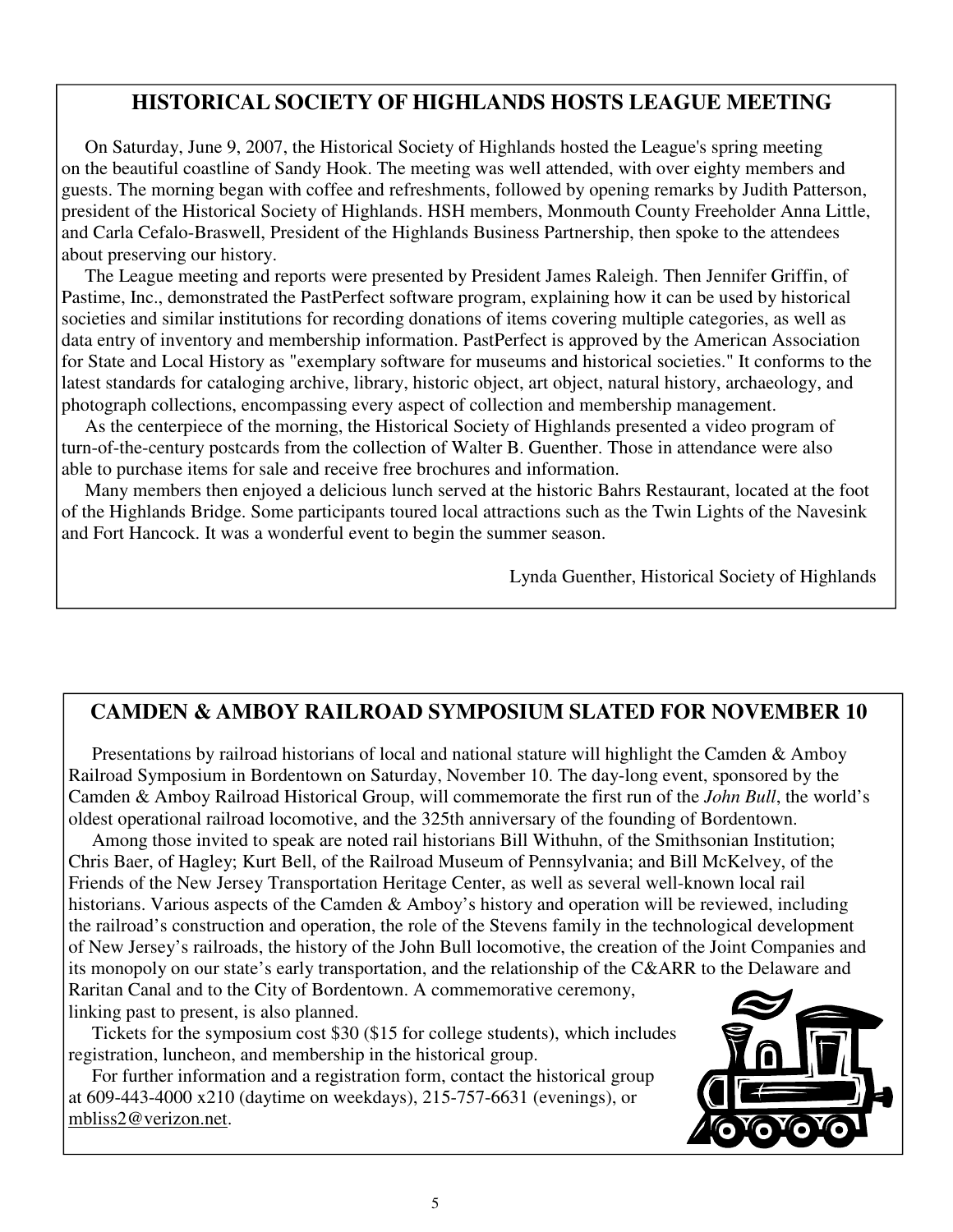#### **2007 HISTORY EVENTS AND EXHIBITS**

**Through November 11**—**History Exhibit: Uncovering the Past: Artifacts of** *Lakeview* **Mansion**. Buckelew Park, *Lakeview* Mansion, 203 Buckelew Avenue, Jamesburg; 2nd & 4th Sundays of each month, 2-4; free, donations accepted; **Jamesburg Historical Association**; 732-521-2040; www.jamesburghistory.com.

**Through December—Heart of the Home: An American Kitchen of the 1930s - 1940s**. This new exhibit portrays daily living experiences in the *Heart of the Home* and features textiles and tableware of the Depression and World War II eras and assorted kitchen items authentic to the period. **Cranbury Museum**, 4 Park Place East, Cranbury. Opening Saturday, September 8th, 10-4. Then Sundays, 1-4, September 16th thru December. 609-395-0420; www.cranburyhistory.org.

**Through December 31**—*The Shirts Off Our Backs: Union T-Shirt Quilts.* Exhibit highlights the labor movement. **Botto House National Landmark, home of the American Labor Museum**, 83 Norwood Street, Haledon. Mon-Fri, 9-5. Tours: Wed-Sat, 1-4 or by appointment. For further information, contact the Museum at 973-595-7953, labormuseum@aol.com, or www.labormuseum.org.

**Through February 15, 2008**—The **Museum of Early Trades & Crafts** has extended its exhibit, *Building the Building: Elements of Style*, which focuses on the James Library, the beautiful home of the museum. The exhibit explores the history and construction of the building, with special attention to the stained glass and hand-painted stencil work. 9 Main Street (Route 124) at Green Village Road, Madison. Visit our website, www.metc.org.

**September 1**—**13th annual Tewksbury Historical Society Flea Market**. Route 517; field location ½ mile north of Oldwick; vendor spaces \$25; call 908-236-2892 for vendor space; free admission and parking; food available for purchase; 8-2. For more information, visit www.tewksburyhistory.net.

**September 2—16th Annual Labor Day Parade**, co-sponsored by the **American Labor Museum/Botto House**, the Borough of Haledon, and the City of Paterson, will celebrate the labor movement and organized workers. The parade will step-off at the museum (83 Norwood Street, Haledon) at 1:30 and end at the Great Falls in Paterson, with food, fun and entertainment.

**September 7—"General Rochambeau's Dinner Party,"** Somerset Hills Hotel, Warren, sponsored by **W3R-NJ**. Cocktails at 6:30; dinner, 7:30; guests are encouraged to wear period attire. Tickets, \$100 per person. For reservations, call 908-930-6491 or download and print invitation and RSVP and obtain menu information at www.w3r-nj.com. Send checks to W3R-NJ/ Liberty Corner, PMB1781, 442 U.S. Highway 202-206 N, Bedminster, NJ 07921.

**September 8—Brielle Day**, featuring community organizations, crafters, food, and more! **The Union Landing Historical Society** will sell its new book, *Images of America – Brielle*, at Brielle Park, Union Lane. ULHS will hold an autograph session and free book gift wrapping from 10-4 at the Curtis House, 644 Union Lane. Come browse Brielle's one-day history museum in the Curtis House; buy some old fashioned sarsaparilla soda out back! Only \$1/bottle! For more information, call ULHS President John Belding at 732-528-5867, visit www.briellehistory.org, or email info@briellehistory.org.

**September 8 & 9—Canal Days at the Abraham Staats House**. Learn about the D&R Canal era while strolling the grounds and touring the historic Abraham Staats House, c1740. Canal slide presentations, living history Civil War re-enactors, quilt making, exhibits, and collections of Civil War era artifacts. Special guest President Abraham Lincoln will address our visitors on Saturday. 10-4. Entry to house tour/exhibits: \$2; parking and grounds free. For more information: www.staatshouse.com.

**September 8—Sunset Cruise** aboard the *Miss Avalon*, 6 pm; fundraiser for the **Avalon Historical Society**; 609-967-0090.

**September 8—Grandma's Attic & Kitchen, Too Crafts & Collectibles Show**. Exhibit and sale by artists and craftspeople showcasing hand-made items, gourmet food, and unique collectibles with a focus on the kitchen. 10-5. Cape May Convention Hall, Beach Drive at Stockton Place. Adults, \$1; children under 12, free. Co-sponsored by the **Mid-Atlantic Center for the Arts** and the City of Cape May. For more information, call 609-884-5404 or 800-275-4278 or visit www.capemaymac.org.

**September 11—**The **Historical Society of Princeton**'s new exhibition, **"Princeton in the 1930s,"** opens. Featuring images and objects of Princeton during that turbulent decade, the exhibition will examine all aspects of life, including economic conditions, immigration, family life, and popular culture. Bainbridge House. 158 Nassau Street, Princeton. Tues-Sun, 12-4. Free admission; donations accepted. For more information, call 609-921-6748 or visit www.princetonhistory.org.

**September 15—World Premiere of the Restored** *Rain or Shine.* **Lake Hopatcong Historical Museum***.* Palace Theatre, Netcong, 7:30 pm. Reservations and questions? 973-398-2616.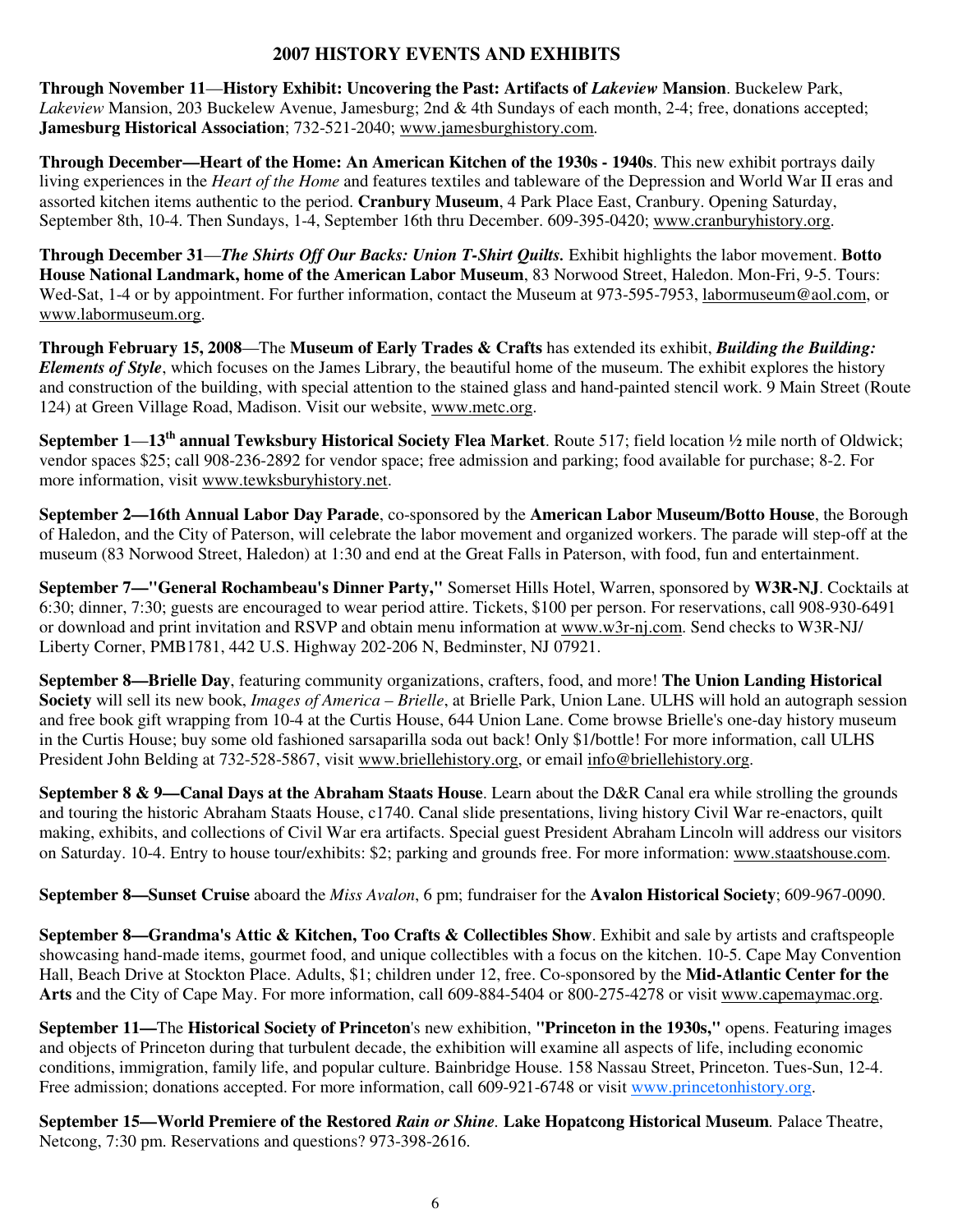**September 16—Book Signing & Open House**. The **Van Harlingen Historical Society**. Our guest will be Charlie Grayson, author of *Gleanings From the Past: Memories of an Old Farmer*. Mr. Grayson will speak about farming and his 87 years of living in Montgomery. Guests are welcome to bring farming implements or photos. Charlie and our docents will be available to identify those "unknown" items. View our collection of farming antiques. Refreshments served. 2-4. 19th-century farm museum located behind the 1860 House, Montgomery Avenue, Montgomery. No fee. For additional information, contact Cheryl at 908-432-0309 or info@vanharlingen.org.

**September 16—** "Living and Dying Well in Newark," a **five-hour bus and walking tour** of mausoleums and monuments of notables in two scenic Victorian cemeteries, Fairmount and Mount Pleasant; visits to some of the homes where they lived, in the Forest Hill and Lincoln Park historic districts. Tour led by Elizabeth Del Tufo; light refreshment at one house. Depart from the Newark Museum, 43 Washington Street, at 1 pm. Adults, \$35, \$5 discount for members of the **Newark Preservation & Landmarks Committee**; children 6 and older, \$10. Reservations required by September 10 at 973-622-4910. Further information at same number.

**September 22**—**3rd Annual Ocean Grove Antiques & Collectibles Show**. Post cards, comics, china, linens, 50s & 60s glass, vintage purses & jewelry, shore memorabilia, depression glass, souvenir spoons, and old local photos & pennants; 27 quality dealers. **Historical Society of Ocean Grove**, Youth Temple, Pilgrim Pathway, Ocean Grove. 10-4; donation \$3.00; food available; free parking. Contact: 732-774-1869.

**September 29—14th Annual Apple Festival**. Apple pie and apple-eating contests; 3-legged races; hoop rolling; apple foods of all kinds; lunch; entertainment; Pumpkin Patch – pick and paint your own; face painting; demonstrations and participation activities (basket making, outdoor food preparation, knitting, crocheting, Indian lore, woodworking, butter making, and quilt patch creation); visit the museum; meet a Civil War re-enactor; learn with Chief Rainbow (children), and Johnny Appleseed. **The Schoolhouse Museum, Lacey Historical Society.** 9-3; 126 South Main St. (Rte 9), off Oak Street, one block south of Lacey Road. Forked River (behind Mrs. Walker's Ice Cream Shop, Route 9). Free parking and shuttle buses: Forked River School, Lacey Road (north side) opposite Caldwell Ave/Lacey Road intersection. Watch for signs. 609-971-0467 (museum), 609-693-6343 (Ellie Greco).

**September 29 & 30—Fall Antiques and Fine Art Show**. Event features 54 exhibitors showing paintings, prints, American and British furniture, silver, textiles, jewelry, and toys. **Historical Society of Princeton**. Held at the Princeton Airport, Route 206, Montgomery. Sept. 29, 10-7; Sept. 30, 11-5. \$12 per person. For additional show and preview gala information, visit www.princetonhistory.org or call 609-921-6748.

**September 29**—**Victorian House Tour**—Self-guided tour in this special community, once a Methodist camp meeting. **Mount Tabor Historical Society**, Route 53, between Denville and Morris Plains; 11-4. Tickets, \$20 per person, may be purchased on the day of the tour at the gazebo on Simpson Ave., near the Tabernacle. For further information, advance tickets, directions, and parking, please visit www.mounttabornj.org, or call Beth Shaw, 973-586-1564.

**September 29—Trip to the Mt. Tabor Victorian House Tour.** Victorian Society/northern NJ Chapter will sponsor a trip to Mt. Tabor on Sept. 29 from 10:30-4:30. Fee for non-members, \$65, includes a box lunch and special guided tour. Bus will leave from Montclair promptly at 10:30. Parking behind the George Innes School in Montclair. For info and reservations, call Catherine Sullivan, 973-762-6453.

September 30—The Lenape - noted author, lecturer, archeologist, and historian John Kraft, creator of the Lenape Village at Waterloo Village. 2 pm. Free. Children accompanied by an adult are welcome. Lenape artifacts on view. Q & A. Refreshments to follow. Pascack Historical Society Museum (barrier-free), 19 Ridge Avenue, Park Ridge, NJ; 201-573-0307; www.pascackhistoricalsociety.com.

**October 2-6—18th annual Tewksbury Historical Society Art Show & Sale**, Zion Lutheran Education Building, 1 Miller Ave, Oldwick; Tue Oct. 2 Opening Night Preview, 6-8. Tickets in advance \$15; \$20 at the door; refreshments included. Wed.-Fri., Oct. 3-5, 10-6; Sat., Oct 6, 9-4; Admission \$3. Visit www.tewksburyhistory.net for more info.

**October 6th—Bottle Hill Day**. **Museum of Early Trades and Crafts, Madison Historical Society**, and many other community groups. Children's activities, car show, food, vendors, sidewalk sales. Go back in time with the New Jersey Frontier Guard and learn about life during the French and Indian Wars (1754 - 1765). FREE! Waverly Place, off Main Street (Route 124), Madison; 11-4. For more information, visit our website at www.rosenet.org.

**October 6 and 7—1st Annual Cape May Wine Festival**. Sample (and buy) the superb award-winning wines from New Jersey, listen to live music, stroll through crafters and buy wine related items, attend educational seminars, purchase gourmet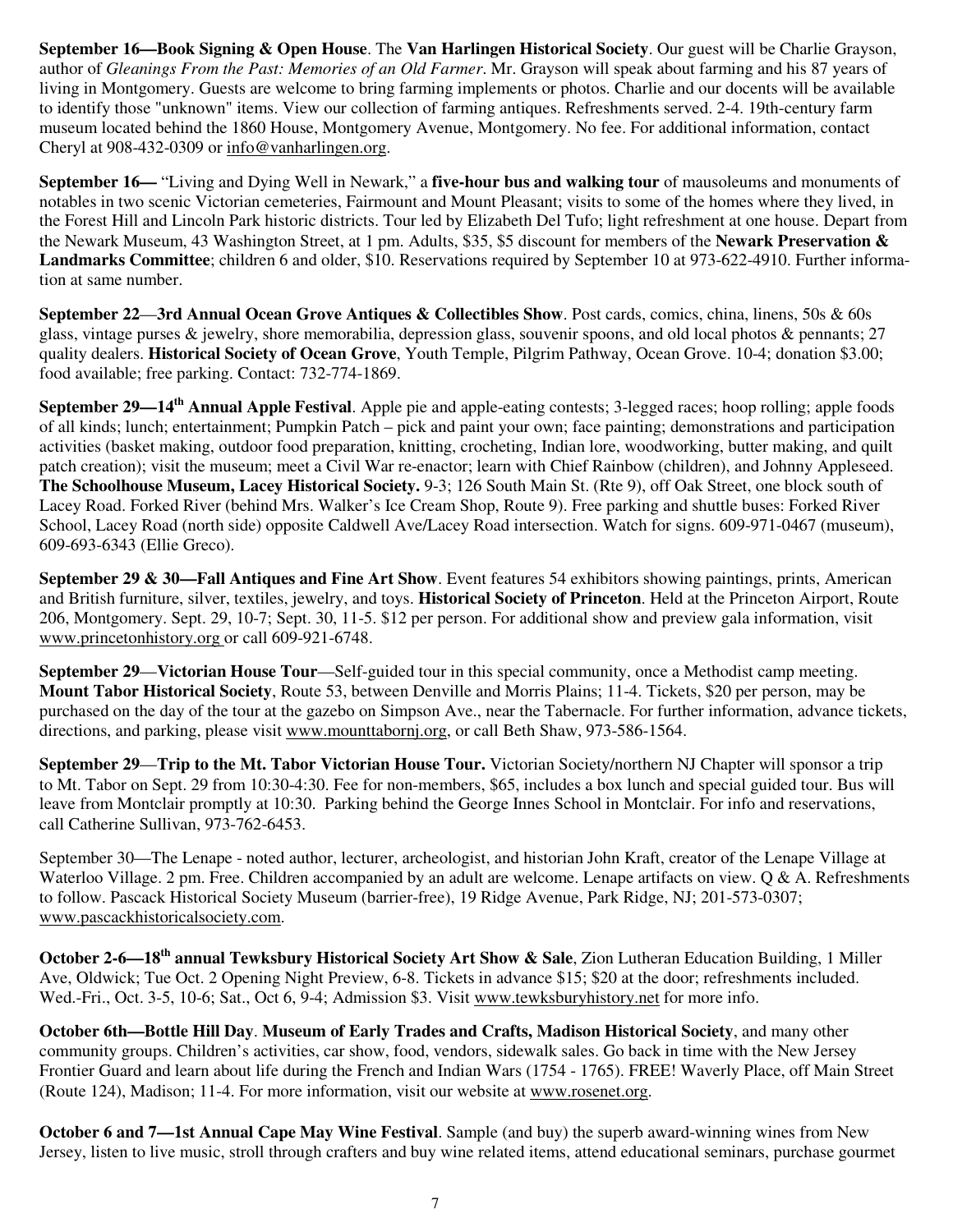food, and visit The Kids Zone. Food service also available. Free parking. Continuous shuttle service provided to and from Victorian Cape May. Co-sponsored by the Garden State Wine Growers Association, the Delaware River & Bay Authority, and the **Mid-Atlantic Center for the Arts**. (Rain date, Monday, October 8.) Cape May-Lewes Ferry Terminal, Route 9 South, Lower Township, NJ, overlooking the Cape May Canal and Delaware Bay. For more information call 609-884-5404 or 800-275-4278 or visit www.capemaymac.org.

**October 7**—**Apple Fest.** Apple dumplings, cider, pies, homemade ice cream; quilts, beekeeping; birds and decoys; an apple pie contest, judged by local chefs; children's games; bands and other performers all day. **Historical Preservation Society of Upper Township**, Cape May County, Gandy Farmstead, Tyler Road, Upper Township; 11-4; Anne Snyder, 609-390-8454.

**October 7- November 25—One More Night at Elving's Metropolitan Yiddish Theater**. Exhibit sponsored by the **Jewish Historical Society of MetroWest** at the Gaelen Gallery, Alex Aidekman Family Jewish Community Campus, 901 Route 10 East, Whippany. Originally located on Montgomery Street in Newark's traditionally Jewish Third Ward, Elving Metropolitan Theater opened in 1922 when Newark was already home to the fourth largest (and growing) Jewish community in the nation. For additional information about this exhibition, please contact Curator/Outreach Director Linda Forgosh at 973-929-2994 or lforgosh@jhsmw.org.

**October 10—"Tea and Temperance"—Performance & Elegant Afternoon Tea:** To drink or not to drink, that is the dispute between saloonkeeper Patrick Collins and Jennie Wales, staunch advocate of the temperance movement. Join Dr. Physick as he attempts to maintain decorum during this spirited debate and enjoy an elegant afternoon tea luncheon at the Carriage House Tearoom and Café on the grounds of the Emlen Physick Estate, 1048 Washington Street, Cape May. Limited to 50 guests. 2:30 p.m. Admission is \$25. Sponsored by the **Mid-Atlantic Center for the Arts**. For more information or to make reservations, call 609-884-5404 or 800-275-4278 or visit www.capemaymac.org.

**October 12—Ichabod Crane and the Legend of Sleepy Hollow.** A new adaptation of Washington Irving's horror story. The interactive one-man interpretation of the story of the headless horseman draws the audience into the schoolmaster's world in sleepy Tarrytown. Program offered through the Speakers Bureau of the NJCH. Senior Center, 126 N. Main Street; 7:30 pm; **Boonton Historical Society**; for more information: Boontonhistory@yahoo.com.

**October 13**—**Boonton Avenue Cemetery Tour**. Part of the BOOton second Saturday events. Costumed re-enactors relate the stories of times past. 1:00 pm; donations accepted. More information: Boontonhistory@yahoo.com.

**October 13 & 14—Somerset County's Weekend Journey through the Past.** Sat. 10-5; Sun, 12-5. Twenty-two historic sites will be open with special exhibits, programs, and tours. Free admission and parking at each site. Anyone visiting five or more sites during the weekend will be designated a "History Traveler" and will qualify for a free drawing; prizes include dinner for two, brunch for four, and an overnight stay at a hotel. Submit your best Weekend Journey photos and you may win prize. Visit www.schistoryweekend.com for more info. **Somerset County Cultural and Heritage Commission**, 908-231-7110.

**October 13—House Tour and Luncheon**—Tour eight homes in historic Cranbury. **Cranbury Historical Preservation Society**. 10-5; contact Audrey Smith, 609-655-5361, or Bobbie Marlowe, 609-655-3493. Tickets, \$20 in advance; \$25 the day of the event; get tickets and map in front of the PNC Bank, 32 North Main Street. Luncheon at the Fellowship Hall of the Cranbury Presbyterian Church, 11:30-2; \$10 on the day of the event. www.cranburyhistsory.org/housetour.

**October 13—Country Fair and Antiques Auction**, **Historical Society of West Caldwell**, 287 Westville Avenue, Caldwell. Preview at 10, auction at 1. No fees, open auction, few reserves, consignment of antiques. Contact, 973-226-1733.

**October 17—Is the Strauss Mansion Haunted?** Hear the results of a paranormal survey conducted by two investigators from the Highlands Paranormal Society. Their findings included both sounds and sights. Come judge for yourself. **Atlantic Highlands Historical Society**, Strauss Mansion, 27 Prospect Circle at the top of East Mount Avenue, off First Avenue, Atlantic Highlands; 7:30 pm. For details: 732-291-1861 or 732 291-9917.

**October 19, 20, 26 & 27—Haunted** *Lakeview* Performance/tour in the transformed haunted mansion. Buckelew Park, *Lakeview* Mansion, 203 Buckelew Ave., Jamesburg; 5-9; \$5; *Lakeview* **Players** and the **Jamesburg Historical Association**; 732- 521-2040; www.jamesburghistory.com.

**October 19** – *Sacco & Vanzetti*, an original film by Peter Miller, NJCH Festival Program. 7 pm. **American Labor Museum**, Botto House, 83 Norwood Street, Haledon, NJ 07508; 973-595-7953; www.labormuseum.org; labormuseum@aol.com.

**October 20 & 21**—**Paint-a-Pumpkin—**Not just for children; bring the family to this fun event. **Van Riper-Hopper House Museum**, 533 Berdan Ave, Wayne; \$7 per pumpkin includes paints and table space. 11-3; Carol D'Alessandro, 973-694-7192.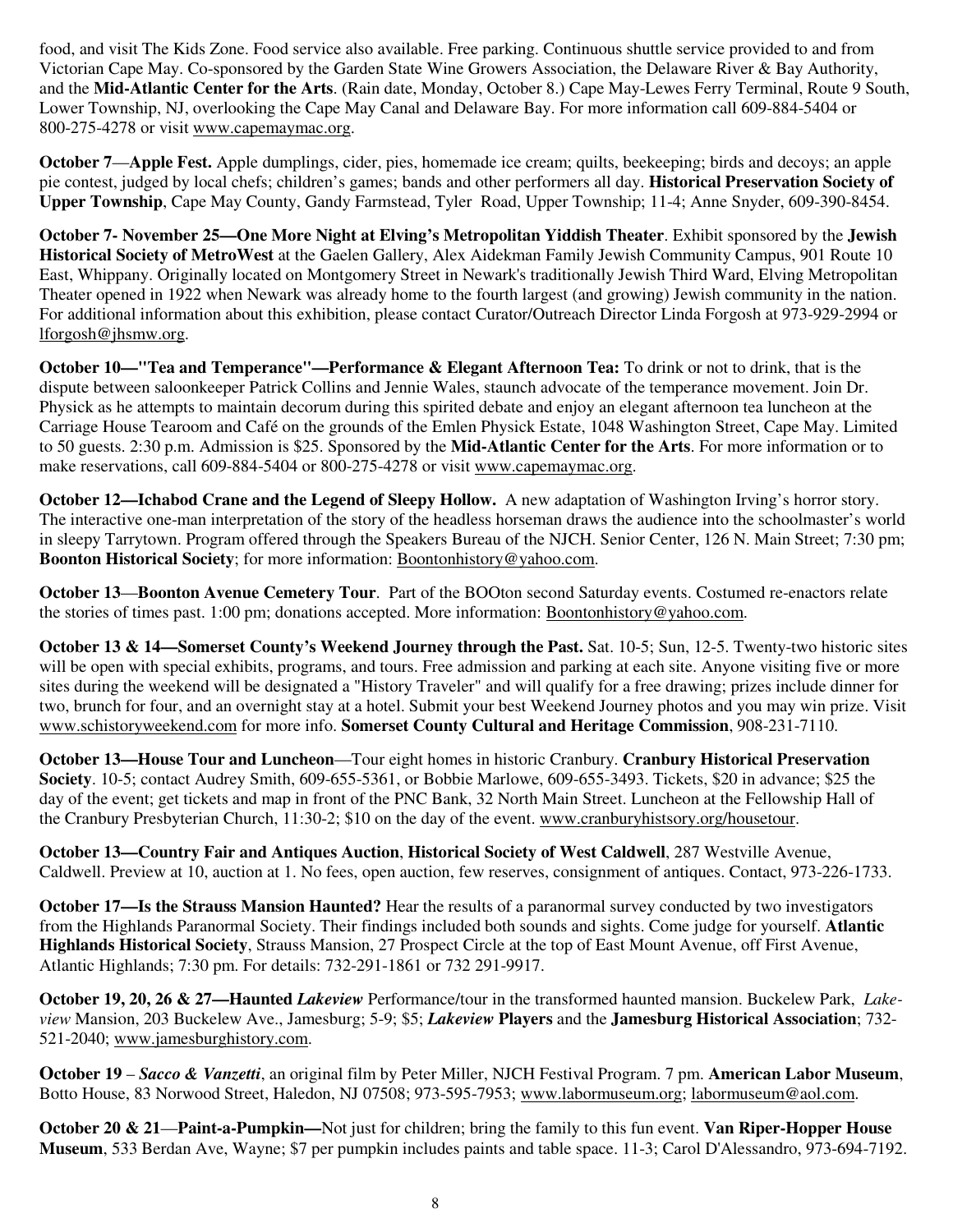**October 20 & 21—Four Centuries in a Weekend...**A Journey Through Union County's History, Sat. 10-5; Sun. 12-5. Twenty-five historic house museums and sites tell the county's history through thematic clusters: Early Aristocracy 1665- 1812, Farm Life 1686-1840, Revolutionary Front Line 1763-1783, Commerce and Industry 1820-1928, Victorian Resorts and Suburbs 1837-1920; Free. Descriptive booklets, maps, children's workbooks available at each site and from the **Union County Office of Cultural and Heritage Affairs**, 908-558-2550 or culturalinfo@ucnj.org.

**October 21, 2007—Lambertville Historical Society's Annual Autumn House Tour**, 11-5. See the beauty of Lambertville first hand at this popular annual event. Tour features twelve buildings, including eight restored homes, two historical sites, and walking tours of the town and canal. Off site parking is available. Tickets, \$15 pre-paid in advance, \$20 day of tour. Please contact the LHS at 609-397-0770 for details or to purchase tickets.

**October 26 & 27—Lantern Tour:** The scariest show in town, this year's theme is "B" movies. Check our website for updated info or call 732-291-1861 or 732 291-9917. **Atlantic Highlands Historical Society,** www.atlantichighlandshistory.org.

**October 27**—Tricks-N-Treats, noon-3. The **Museum of Early Trades and Crafts** hosts its annual **Halloween Family Fun Day**. Visitors will have a hauntingly good time with the many ghoulishly fun activities taking place, including crafts, games, and story telling. Advanced registration recommended; call 973-377-2928 x12. Regular admission. 9 Main Street (Route 124) at Green Village Road, Madison. www.metc.org.

**November 3—Lake Hopatcong's Hotels, Then and Now**, The Arlington, 6 pm. **Lake Hopatcong Historical Museum.**  Reservations and questions? 973-398-2616.

**November 3—Princeton Annual House Tour** featuring six homes in Princeton, including the house in which T.S. Eliot stayed while a fellow at the Institute for Advanced Study and Woodrow Wilson's Tudor Revival-style home. 10-4. Tickets, \$30, can be purchased in advance from the **Historical Society of Princeton** at 158 Nassau Street, Princeton, 609-921-6748. Additional information can be obtained by calling 609-921-6748 or visiting www.princetonhistory.org.

**November 9**—**Intimate Evening of Music**, 8 pm. Enjoy an evening of wonderful Latin music with Brasil Guitar Duo. The Museum of Early Trades and Crafts Music Series is made possible in part by a generous donation from Provident Bank. Admission: \$10, members; \$12, non-members; \$5, students/faculty. 9 Main Street (Route 124) at Green Village Road, Madison. For more information, visit our website at www.metc.org or call 973-377-2982 x10.

**November 11**—**"Colonel George Baylor and his Dragoons"**- author, historian, C.F.William Maurer will discuss the life and times of George Washington's aide. Maurer will highlight the famous Baylor Massacre that took place in River Vale when the young leader and his men were attacked as they slept. Free. 2 pm. **Pascack Historical Society Museum** (barrier-free), 19 Ridge Avenue, Park Ridge, NJ 07656; www.pascackhistoricalsociety.com; 201-573-0307.

**November 14—American History in Song** from late 1800s/early 1900s. Guitarist and singer Richard Roden Jr., from the Horizons Speakers Bureau of New Jersey Council for the Humanities (state partner of National Endowment for the Humanities). 7:30 pm. **Atlantic Highlands Historical Society**. For details, call 732-291-1861 or 732 291-9917.

**Saturday, November 17—Wine & Song**. Enjoy an elegant evening of wine and hors d'oeuvres, while helping to support the **Museum of Early Trades and Crafts**. 9 Main Street (Route 124) at Green Village Road, Madison. For more information, visit our website at www.metc.org or call 973-377-2982 x10.

**November 25, 2007 – January 14, 2008**—History Exhibit: Victorian Christmas Cards and Ornaments; Buckelew Park, *Lakeview* Mansion, 203 Buckelew Avenue, Jamesburg; 2nd & 4th Sundays of each month, 2-4; free, donations accepted; **Jamesburg Historical Association**; 732-521-2040; www.jamesburghistory.com.

**November 29, 2007- January 4, 2008—The Jews of Morris County,** an exhibit, sponsored by the **Jewish Historical Society of MetroWest** at the Morris County Library**,** 30 East Hanover Avenue, Whippany. *The Jews of Morris County: Early Settlers, Synagogues, Hotel Resorts, and Lake Communities* traces the growth of Jewish life in Morris County, including market and mining towns, farming communities, summer resorts, and congregations that grew up as a result of an influx of Jews looking for more affordable housing after World War II. For additional information about this exhibition, please contact Curator/Outreach Director Linda Forgosh at 973-929-2994 or lforgosh@jhsmw.org.

**December 1, 2007—Christmas Comes to the Marshall House**; 1-4. Find out how the residents of Lambertville celebrated Christmas from 1816 through the Victorian era. Visitors can enjoy tasty holiday treats from each time period and can make a beautiful Victorian inspired paper ornament to take home. FREE, no reservation needed. **James Marshall House Museum**,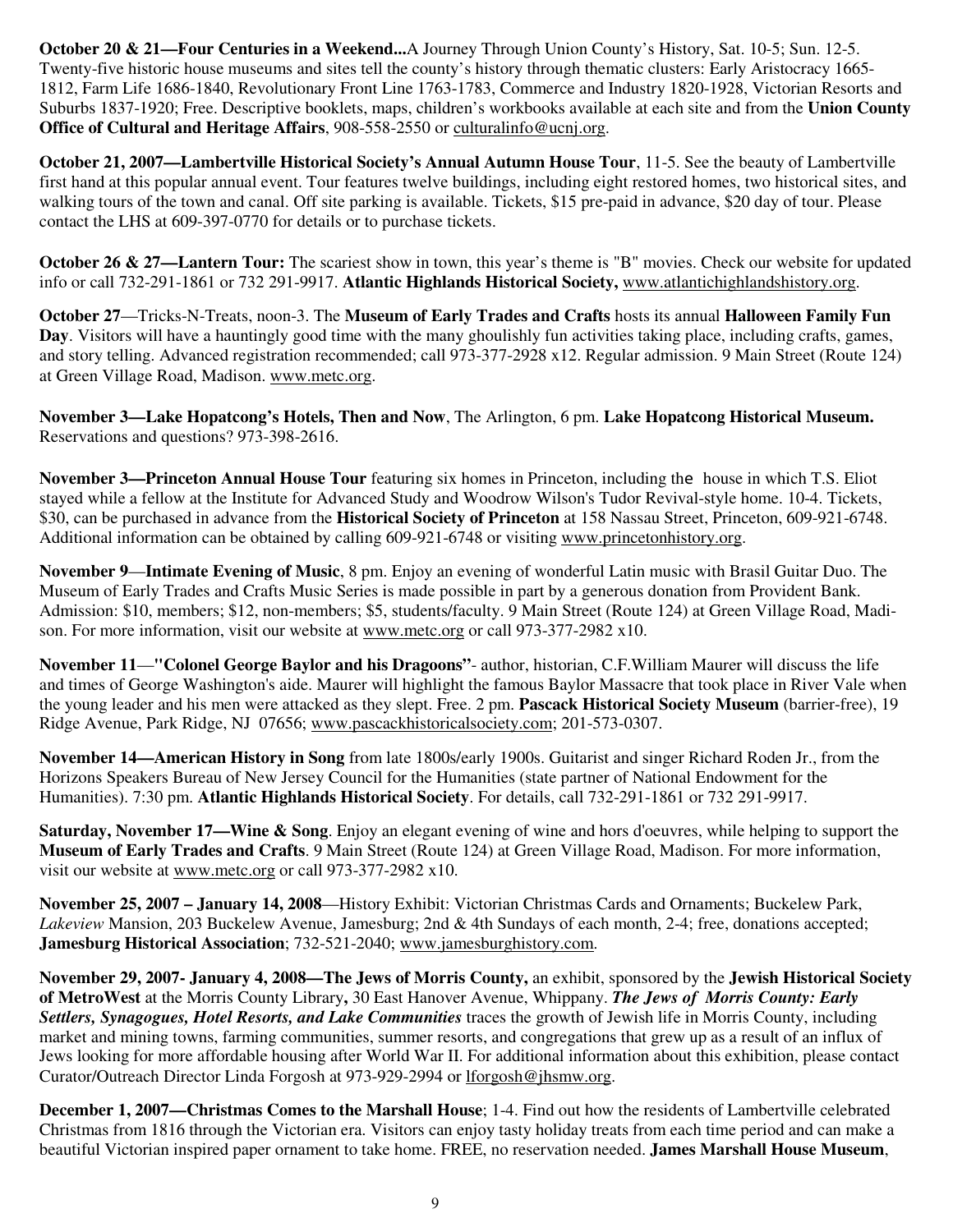60 Bridge Street, Lambertville. Call the LHS at 609-397-0770 for more information.

**December 1 & 2—4th annual Tewksbury Historical Society Antique Show**, Old Turnpike School, 173 Old Turnpike Road, Fairmount (Tewksbury). Sat. 10-5; Sun. 11-4; admission \$7. Visit www.tewksburyhistory.net.

**December 2—Christmas at** *Lakeview.* Tours, historical interpreters, lecture, holiday music, children's activity; Buckelew Park, *Lakeview* Mansion, 203 Buckelew Avenue, Jamesburg; 1–5:30; free; donations accepted. **Jamesburg Historical Association**; 732-521-2040; www.jamesburghistory.com.

**December 6 and 13**—**Holiday Open House at** *Lakeview* **Mansion**, Tours. Buckelew Park, *Lakeview* Mansion, 203 Buckelew Avenue, Jamesburg; 7–9; free, donations accepted; **Jamesburg Historical Association**; 732-521-2040; www.jamesburghistory.com.

**December 6 and 7—Annual Poinsettia Sale**. The Contemporary of Trenton, 176 West State Street, Trenton; 609-392-9727.

**December 7, 8, & 9—NJ Dutch Colonial Holidays**. The 15-min. house tour includes NJ Dutch customs, followed by historically authentic refreshments. Enjoy the sights, sounds and tastes of the past. The Pines Lake Garden Club will decorate the house with fresh arrangements researched to fit the 1786 house. **Van Riper-Hopper House Museum**, 533 Berdan Avenue, Wayne; Fri-Sat 10-3; Sun 1-3; \$5 adult, \$3 child or teen; Carol D'Alessandro, 973-694-7192.

**December 7—Holiday Open House at the Museum**, featuring the Bell Choir of the Presbyterian Church, Whippany. **Boonton Historical** Society, 210 Main Street, Boonton; 7-9; 973-402-8840.

**December 8 & 9—Doll Houses of the Past exhibit**. Unique dollhouses and furniture in the museum of the **Historical Society of Ocean** Grove, 50 Pitman Avenue. 10-4. Part of the Ocean Grove Chamber of Commerce Victorian Holiday Inn & House tour.

**December 9—Rockingham Holiday Tours**. Tours every half-hour, with the last tour at 3:30. Advance reservations are required. Please call 609-683-7136 and leave a message (starting Nov. 24). 11-4; Rockingham State Historic Site, Laurel Avenue, Kingston. www.rockingham.net.

**December 12—A Capella Choir** of the Henry Hudson Regional School. Get into the holiday spirit with the sounds of the season. **Atlantic Highlands Historical Society**, Strauss Mansion, 27 Prospect Circle at the top of East Mount Avenue, off First Avenue, Atlantic Highlands, 7:30 pm. For details, call 732-291-1861 or 732 291-9917.

**December 15 & 16—"Holiday at the Abraham Staats House,"** South Bound Brook. Community organizations decorate rooms of the Staats House for the holidays; the nearby Hendrick Fisher House (private residence located on the grounds of St. Andrew's Ukranian Church) is also decorated for the holidays. For more information: www.staatshouse.com.

**January 16-April 26**– Exhibit: *I am a Man: Sanitation Workers' Strike, Memphis, Tennessee, 1968*. Exhibit by the Walter P. Reuther Library, Wayne State University. American Labor Museum, Botto House, 83 Norwood Street, Haledon; 973 -595-7953; www.labormuseum.org; labormuseum@aol.com.

**Tours of Burlington City—**Our 328-year-old city offers guided tours. See up to nineteen of our over forty historic sites, including New Jersey's oldest fire company, pharmacy, library, and the oldest house (1685) in Burlington County. Enjoy our riverfront, museums, antiques, Underground Railroad, folklore, shopping, restaurants and fun events year-round. **Apr. 7 - Dec. 3**, Fri, Sat, Sun 11 am - 4 pm. Tours depart 11:30 am and 2 pm; \$5/Adult, \$4/srs & children under 12. Call for Group Rates. Specials include Dine & Tour Packages, History Inside & Out, *AJ Meerwald* Sailing Packages and more. For information and directions, visit the website or call. 12 Smith's Alley, 609-386-3993; www.tourburlington.org.

## **DID YOU KNOW…**

 ...that some of our member societies pay the registration fee for their delegates to attend the three League meetings each year? This is an idea that others may want to consider.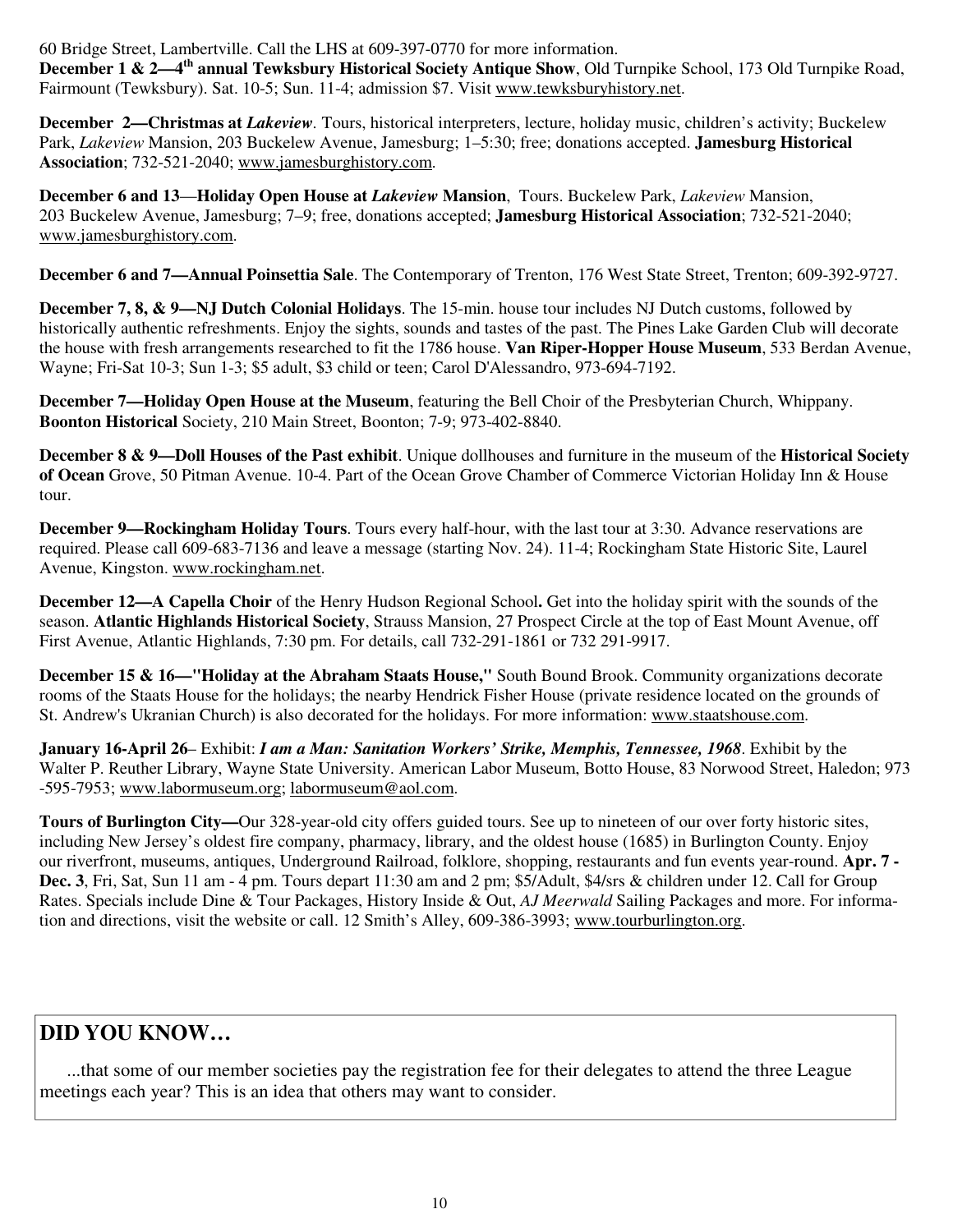## **SPOTLIGHT ON OUR MEMBER ORGANIZATIONS**

With our members spread across the state, many of us are not familiar with the organizations in regions far from our own. This column will spotlight our members, so that others may learn of their mission and accomplishments.



 The League has many member organizations that were formed to honor or remember a specific group of people. This is Part I of a series highlighting those societies.

 **The African American Heritage Museum of Southern New Jersey** brings to life the African American experience of the 20th century as it documents the struggle of one group of Americans to carve its own place in the wider cultural landscape. With a permanent home in the heart of southern New Jersey, the museum offers a unique opportunity to open a window to the mindset of successive generations of African Americans and provides an understanding of its cultural evolution.

 The African American Heritage Museum boasts an impressive collection, including graphics, drawings, paintings, and advertisements, as well as household and decorative items, all depicting blacks in a historical context. In a decade-by-decade account, from Aunt Jemima to Tiger Woods, the museum provides a visual and visceral understanding of how the African American culture has evolved and changed. The museum features special programs for adults and children, schools, and nonprofit organizations.

 Over thirty years ago, founder Ralph Hunter began a personal collection of African American cultural, artistic, and media images that inspired the museum. He also has a traveling exhibit with access to over 3000 cultural and historical artifacts. Contact: The African American Heritage Museum of Southern New Jersey, 661 Jackson Rd, P.O. Box 39, Newtonville, NJ 08346; 609-704-7262; www.aahmsnj.org; rhunter@AAHMSNJ.org.

 **The American Labor Museum** is housed in the Botto House National Landmark, a 1908 Victorian home that belonged to silk mill worker Pietro Botto and his wife, Maria. It was the meeting place for over 20,000 silk mill workers during the 1913 Paterson Silk Strike. The strikers called for safe working conditions, an end to child labor, and an eight-hour day. This action and others like it brought about workplace reforms that are broadly enjoyed by Americans today. The museum has restored period rooms, a labor and immigrant library (including books, audio and video cassettes), Old World Gardens (with a bocce court, grape arbor, root cellar, and chicken coop), and changing exhibits.

 The overall purpose of the American Labor Museum is to advance public understanding of the history of work, workers, and the labor movement throughout the world. To this end the museum emphasizes four specific themes: (1) the history of the organized labor movement; (2) the culture of working people throughout the world, with special attention to the ethnic and immigrant aspects of the lives of American workers; (3) the changing nature of work and the workplace in United States history; and (4) labor in contemporary society. The on-site educational programs are Millworker/Millowner (in conjunction with Lambert Castle and Great Falls Visitors Center), and Labor Education Tour (in conjunction with the Paterson Museum and Great Falls Visitors Center). Museum in a Suitcase, for grades 4-12, is designed to supplement social studies, language arts, humanities, visual and performing arts, music and drama, New Jersey history, conflict resolution, and multiculturalism curricula. It can also be used for any age group to prepare for a visit to the museum. The suitcase contains artifacts from the museum's collection. Contact: American Labor Museum, Botto House, 83 Norwood Street, Haledon, NJ 07508; 973-595-7953; www.labormuseum.org; labormuseum@aol.com.

 **The Descendants of Founders of New Jersey** was formed to (1) provide scholarship assistance to students of American history who have a special interest in the history of New Jersey, and who are enrolled in a New Jersey college or university, or support activities which enhance or preserve early New Jersey history; (2) establish, preserve, and publish lines of direct descent from founders who settled in New Jersey prior to 17 April, 1702; and (3) establish and maintain a society of fellowship among descendants of the founders of New Jersey. The Descendants of Founders of New Jersey was founded in November, 1982, under the leadership of Harriet Stryker-Rodda. Mrs.Stryker-Rodda, the author of numerous books, was well known within the genealogy community. Membership in the society is open to men and women, 18 years of age or older, who can prove descent from a founder of New Jersey prior to 17 April, 1702, in any area which is now in the State of New Jersey, provided they subscribe to the objectives of the society. The society's members believe that the people who encouraged and financed the individual and group ventures responsible for the settlement of New Jersey are historically and genealogically as important as the settlers themselves. Thus the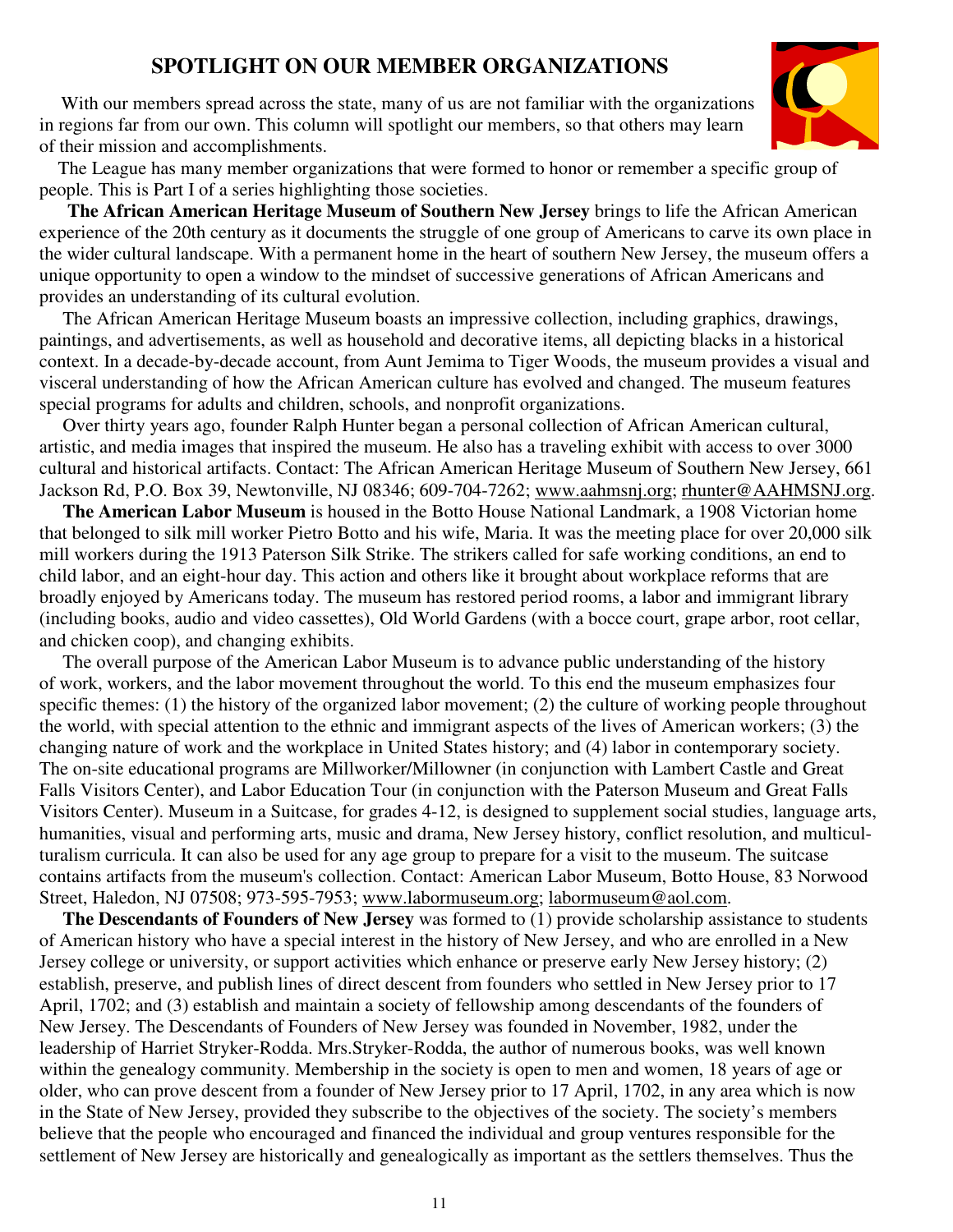name of the organization was chosen to honor both the people with vision and money to back the venturers and the settlers who came to carve out a better future in a new home. The date of 17 April, 1702, was chosen because that was the date on which East Jersey and West Jersey were merged into New Jersey as a single entity. By that date basic settlement had been accomplished in the areas that now make up the State of New Jersey. A founder is defined as anyone who was a settler or anyone who financed the settlement of others in any area now within the borders of the State of New Jersey.

 The mission of the **Museum of Early Trades & Crafts** is to enhance the understanding and appreciation of America's past by presenting and interpreting the history, culture, and lives of ordinary people through educational programs, preservation and stewardship of its collection, and exhibition and demonstration of the trades and crafts practiced in New Jersey from its earliest settlement. A new exhibit, "Building the Building— Elements of Style," invites visitors to explore and gain a true appreciation of the exquisite building METC calls home. Before the James Library Building housed the museum, it was the first official town library of Madison. Built in 1900 as a gift to Madison by philanthropist D. Willis James, the church-like building was embellished with beautifully painted tiles, ornate stained glass windows and a working bell tower. Contact: Museum of Early Trades and Crafts, 9 Main Street, Madison, NJ 07940; 973-377-2982; info@metc.org; www.metc.org@metc.org.

#### **LETTERS, WE GET LETTERS...**

Disclaimer: The opinions expressed by our correspondents are the opinions of individuals and are not necessarily those of the League.

From Clifford Swisher, of the Little Falls Historical Society:

 "On behalf of the Executive Board of the Little Falls Historical Society, please accept our thanks and gratitude for selecting our Historic Newsletter for third place in the 2006 Publications Awards Competition. It is indeed an honor to be selected... Please let the League and the Award Committee know of our pleasure in receiving this award." Mr. Swisher goes on to thank his wife, Shirley, and Vick Winkler for their editing expertise, and Ralph Arminio, the printer. The society is especially grateful to the Greater Community Bank, which underwrites the cost of printing.

## **WHALING HARPOONS STOLEN FROM CAPE MAY COUNTY MUSEUM**

 FBI agents have joined an investigation into the theft of whaling tools from the Cape May County Museum. Curator Pary Woehlcke said that the thieves stole two darting guns and a single-flued harpoon, with estimated values between \$1500 and \$2000. Among the other stolen items used by whalers in the early 19th century were a toggle iron, a bomb lance, a brass sextant, and three sailors' palms. A worker noticed the artifacts missing on June 5. The museum estimates the stolen items are worth more than \$7,500.

 The FBI agents are assigned to the bureau's Art Theft Program. Authorities are monitoring internet auction sites for any sign of the 200-year-old harpoons, police Capt. Scott Webster told The Press of Atlantic City. Museum officials believe the culprit was a collector, because other items were not taken from the case and those that were taken are among the most valuable. Museum workers believe someone unlocked the doors of the barn that serves as the museum from the inside before returning later to make off with the artifacts.

## **UPCOMING LEAGUE MEETINGS**

| March 2008       | Long Beach Island Historical Society, Beach Haven, Ocean County |
|------------------|-----------------------------------------------------------------|
| <b>June 2008</b> | Holcombe-Jimison Farmstead Museum, Hunterdon County             |
| October 2008     | to be announced                                                 |
| March 2009       | to be announced                                                 |
| June 2009        | Historical Society of Ocean Grove, Monmouth County              |
| October 2009     | to be announced                                                 |

 We encourage your society to host a future League meeting. If you would like this opportunity to showcase your site, just contact Linda Barth, 908-722-7428, barths@att.net, and she will put you in touch with the regional vice-president for your area.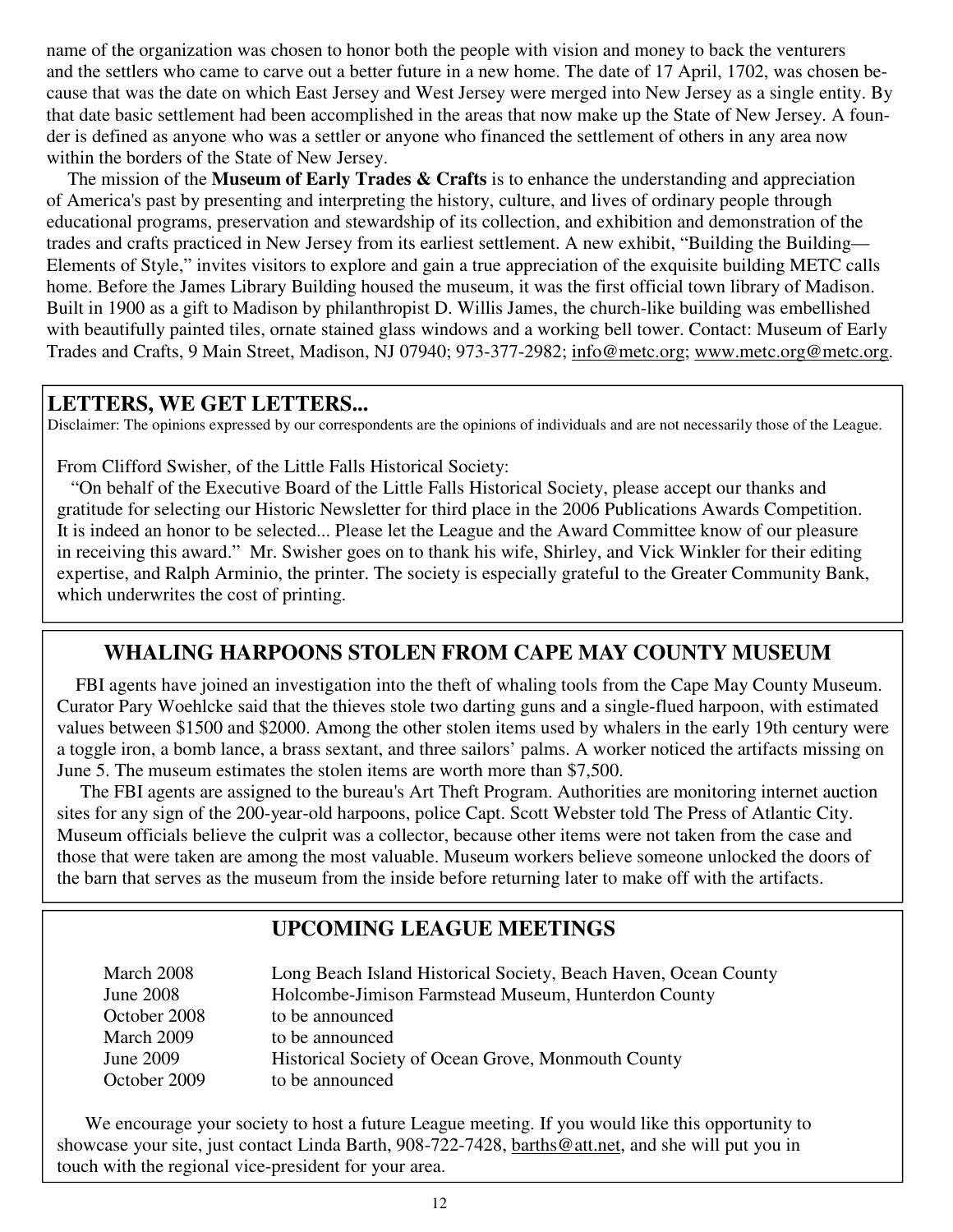# THE LEAGUE OF HISTORICAL SOCIETIES MEETING HOSTED BY THE BAYONNE HISTORICAL SOCIETY SATURDAY, OCTOBER 27, 2007

#### **PLEASE ALLOW TIME TO SHUTTLE IN FROM THE PARKING AREA**

- 9:00 am Registration and refreshments on the second floor gallery of the Bayonne Public Library.
- 9:30 am Welcome
- 9:45 am League Business Meeting; reports from members
- 10:30 am Bayonne Historical Society will host a slide presentation on Bayonne history and landmarks.
- 11:30 noon Lunch
- 12:30 pm Tour will include:
	- 1) a guided tour of the 1875 Brennan Fire Museum, led by historian "Fireman Pete"; tour will include the oldest hand-drawn hose carriage in NJ
	- 2) a guided tour of St. Vincent's Church, a Lombard-Romanesque basilica with beautiful stained glass windows from Dublin, Ireland
	- 3) a guided talk at the Teardrop 9/11 Monument at Harborview, a ten-story gift from the people of Russia and Vladimir Putin, dedicated by President Clinton. Views of the nearby Robbins Reef Lighthouse (not open to the public).
	- 4) a stop at the new monument commemorating the 75th anniversary of the Bayonne Bridge.
	- 5) The buses will also pass by, but not stop at, several other landmarks-- including the 1867 First Federated Church and the 1869 Hale-Whitney Mansion. These sites will be interpreted by on-board guides.

 The buses will then transport the attendees from the Teardrop Monument back to the nearby parking lot. There will also be a shuttle to transport those who wish to skip the tour and return to their cars after lunch.

Hotels within 5 miles: Hyatt Regency, 2 Exchange Place, Jersey City; 201-469-1234 Doubletree Suites, 455 Washington Boulevard, Jersey City; 201-499-2400 Courtyard by Marriott, 540 Washington Boulevard, Jersey City; 201-626-6600

Questions on the morning of October 27: Gerry Nowicki, 646-256-6607 Before October 27: Meryl Robins, daytime, 201-339-3338; Mike Kostelnik, evenings only, 201-339-4374

|                                                                                                          | Registration Form—Registration is \$20 per person. Lunch will include a wrap, pasta salad, fruit, chips, cookies, |  |  |
|----------------------------------------------------------------------------------------------------------|-------------------------------------------------------------------------------------------------------------------|--|--|
|                                                                                                          | and a cold beverage. Please indicate your choice of entrée:                                                       |  |  |
|                                                                                                          |                                                                                                                   |  |  |
|                                                                                                          |                                                                                                                   |  |  |
|                                                                                                          |                                                                                                                   |  |  |
|                                                                                                          |                                                                                                                   |  |  |
|                                                                                                          |                                                                                                                   |  |  |
|                                                                                                          | $\frac{1}{2}$ Name                                                                                                |  |  |
|                                                                                                          |                                                                                                                   |  |  |
|                                                                                                          |                                                                                                                   |  |  |
|                                                                                                          |                                                                                                                   |  |  |
|                                                                                                          |                                                                                                                   |  |  |
|                                                                                                          |                                                                                                                   |  |  |
|                                                                                                          |                                                                                                                   |  |  |
| Affiliation:                                                                                             |                                                                                                                   |  |  |
| Please send check for \$20, payable to The Bayonne Historical Society, P.O. Box 3034, Bayonne, NJ 07002. |                                                                                                                   |  |  |
| Registration deadline is October 13, 2007.                                                               |                                                                                                                   |  |  |
|                                                                                                          |                                                                                                                   |  |  |